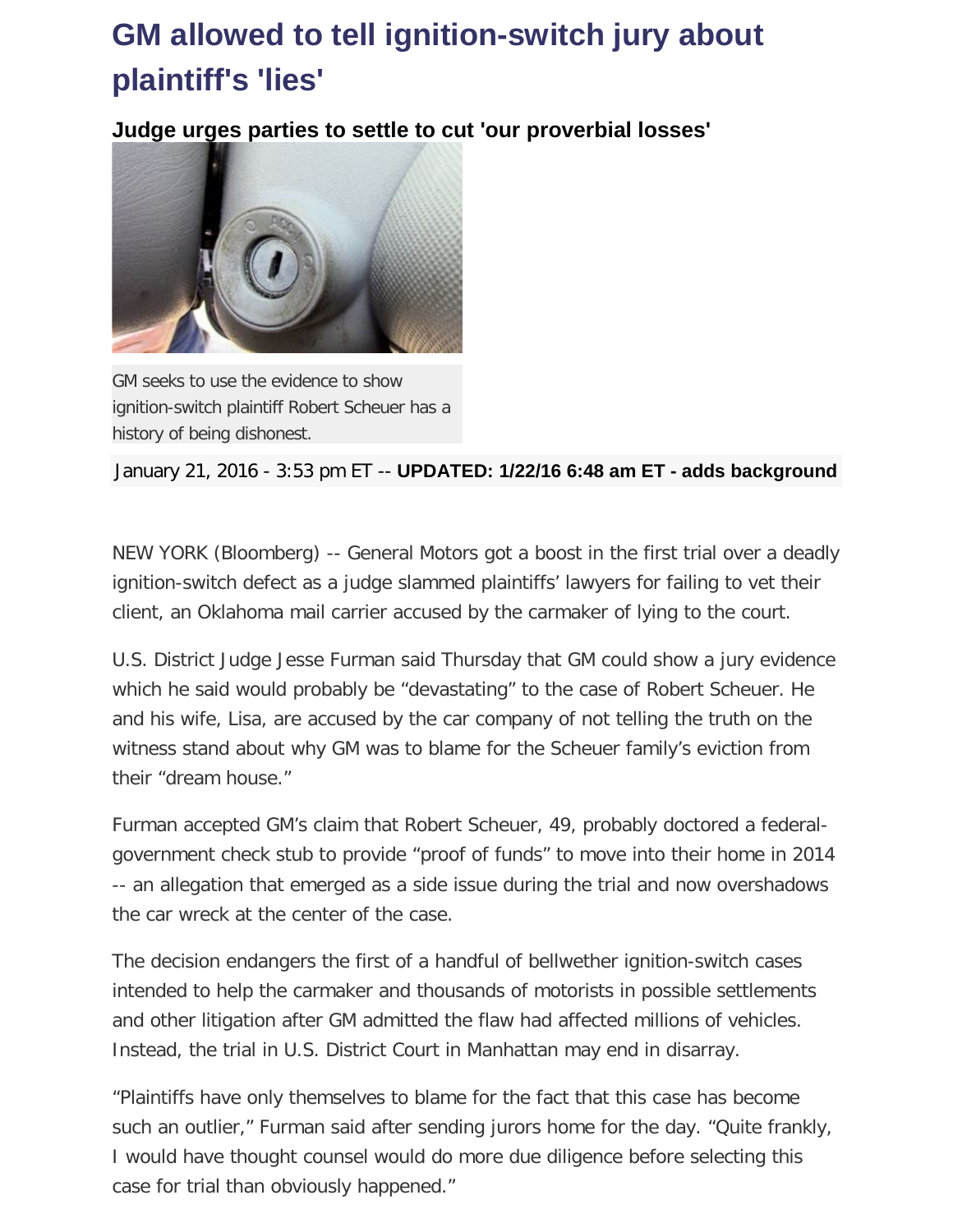## **'Almost worthless'**

The case was chosen as the first for trial by Robert Hilliard and Steve Berman, two of the top plaintiffs' lawyers in the U.S., who are leading the ignition-switch litigation. They haven't denied the allegations of forgery and perjury against their client.

Scheuer's lawsuit is now "almost worthless as a bellwether case," Furman said. "It might make sense to make this case go away." He urged the sides to settle, and agreed to meet privately with the parties later on Thursday to discuss his proposal.

"The house was a very small part of the case," Berman said in an e-mail. "The client told a plausible story -- even GM didn't follow up" after the deposition of Lisa Scheuer, months ago, the lawyer added. Berman said the case should focus on GM's defective cars and the fact that Scheuer's airbag didn't work when he needed it.

"If the GM allegations are accurate and the attorneys let themselves be conned by their client, it will be a huge embarrassment," said Erik Gordon, a business professor at the University of Michigan who isn't involved in the case. "They didn't do enough checking on their client's story."

Carl Tobias, a University of Richmond law professor who isn't involved in the litigation, said the case will now probably settle "for a small amount."

"It may be difficult for counsel to know everything in a client's background, and so issues like the ones here can surface in a trial," Tobias said. "I expect that all involved, but especially the judge, are frustrated because many resources have been devoted to trying the first bellwether."

Scheuer and his wife both hired criminal-defense attorneys this week after the carmaker accused them of lying about the reason for the eviction in September 2014, about four months after the accident.

## **Life-altering injury**

Robert Scheuer claimed he suffered life-altering neck and back injuries after the airbag in his 2003 Saturn Ion failed to deploy when he hit a tree in May 2014. He claims an ignition defect disabled the airbag.

GM argues the wreck wasn't bad enough to trigger the airbag, and that Scheuer had suffered from severe neck and back pain for more than a decade before the crash.

The Scheuers testified the eviction from their home was GM's fault because Robert Scheuer suffered memory loss after the wreck and misplaced a check for a down